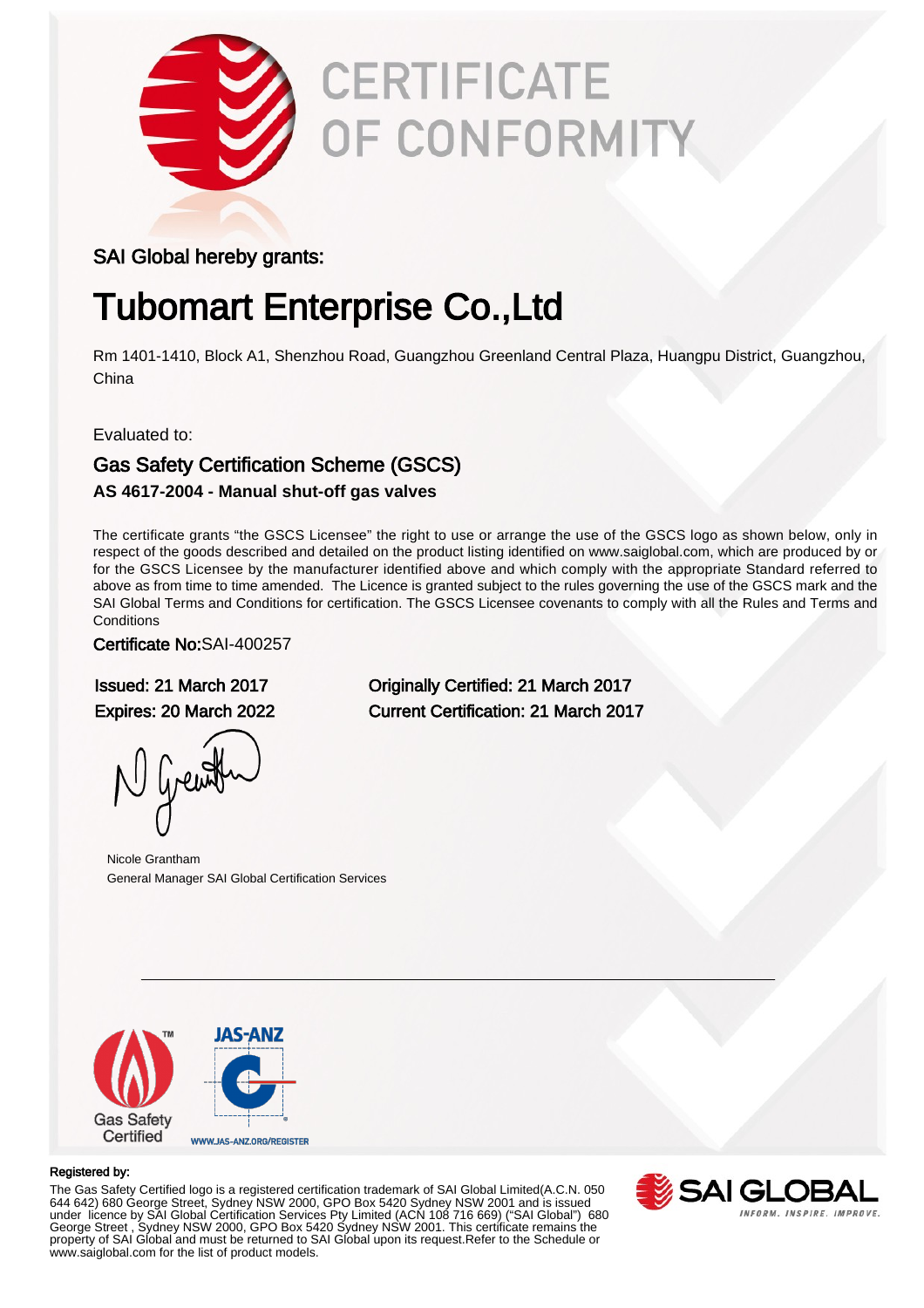# **SCHEDULE TO CERTIFICATE OF CONFORMITY**

### SAI Global hereby grants:

# Tubomart Enterprise Co.,Ltd

Rm 1401-1410, Block A1, Shenzhou Road, Guangzhou Greenland Central Plaza, Huangpu District, Guangzhou, China

Evaluated to:

### Gas Safety Certification Scheme (GSCS) AS 4617-2004 - Manual shut-off gas valves

Model identification of the goods on which the Gas Safety Certified logo may be used:

| <b>Brand</b>    | <b>Model</b>        | <b>Product Description</b>       | <b>Gas Type</b>   | <b>Date Endorsed</b> |
|-----------------|---------------------|----------------------------------|-------------------|----------------------|
| <b>TUBOMART</b> | TM302BFF 1"F-F      | Brass gas ball valves<br>for gas | NG/SNG/TG/TLP/LPG | 15 Mar 2017          |
| <b>TUBOMART</b> | TM302BFF 1/2" F-F   | Brass gas ball valves<br>for gas | NG/SNG/TG/TLP/LPG | 15 Mar 2017          |
| <b>TUBOMART</b> | TM302BFF 3/4"F-F    | Brass gas ball valves<br>for gas | NG/SNG/TG/TLP/LPG | 15 Mar 2017          |
| <b>TUBOMART</b> | TM307B 1216X1216    | Brass gas ball valves<br>for gas | NG/SNG/TG/TLP/LPG | 15 Mar 2017          |
| <b>TUBOMART</b> | TM307B 1418X1418    | Brass gas ball valves<br>for gas | NG/SNG/TG/TLP/LPG | 15 Mar 2017          |
| <b>TUBOMART</b> | TM307B 1620X1620    | Brass gas ball valves<br>for gas | NG/SNG/TG/TLP/LPG | 15 Mar 2017          |
| <b>TUBOMART</b> | TM307B 2025X2025    | Brass gas ball valves<br>for gas | NG/SNG/TG/TLP/LPG | 15 Mar 2017          |
| <b>TUBOMART</b> | TM307B 2632X2632    | Brass gas ball valves<br>for gas | NG/SNG/TG/TLP/LPG | 15 Mar 2017          |
| <b>TUBOMART</b> | TM307BF 1216x1/2 "F | Brass gas ball valves<br>for gas | NG/SNG/TG/TLP/LPG | 15 Mar 2017          |
| <b>TUBOMART</b> | TM307BF 1418X1/2"F  | Brass gas ball valves<br>for gas | NG/SNG/TG/TLP/LPG | 15 Mar 2017          |
| <b>TUBOMART</b> | TM307BF 1620X1/2"F  | Brass gas ball valves<br>for gas | NG/SNG/TG/TLP/LPG | 15 Mar 2017          |
| <b>TUBOMART</b> | TM307BF 2025X3/4"F  | Brass gas ball valves<br>for gas | NG/SNG/TG/TLP/LPG | 15 Mar 2017          |
| <b>TUBOMART</b> | TM307BF 2632X1"F    | Brass gas ball valves<br>for gas | NG/SNG/TG/TLP/LPG | 15 Mar 2017          |
| <b>TUBOMART</b> | TM307BM 1216x1/2"   | Brass gas ball valves<br>for gas | NG/SNG/TG/TLP/LPG | 15 Mar 2017          |
| <b>TUBOMART</b> | TM307BM 1418X1/2"   | Brass gas ball valves<br>for gas | NG/SNG/TG/TLP/LPG | 15 Mar 2017          |

Certificate No: SAI-400257 Issued Date: 21 March 2017

This schedule supersedes all previously issued schedules

#### Registered by:

The Gas Safety Certified logo is a registered certification trademark of SAI Global Limited(A.C.N. 050 644 642) 680 George Street, Sydney NSW 2000, GPO Box 5420 Sydney NSW 2001 and is issued under licence by SAI Global Certification Services Pty Limited (ACN 108 716 669) ("SAI Global") 680 George Street , Sydney NSW 2000, GPO Box 5420 Sydney NSW 2001. This certificate remains the property of SAI Global and must be returned to SAI Global upon its request.Refer to the Schedule or www.saiglobal.com for the list of product models.